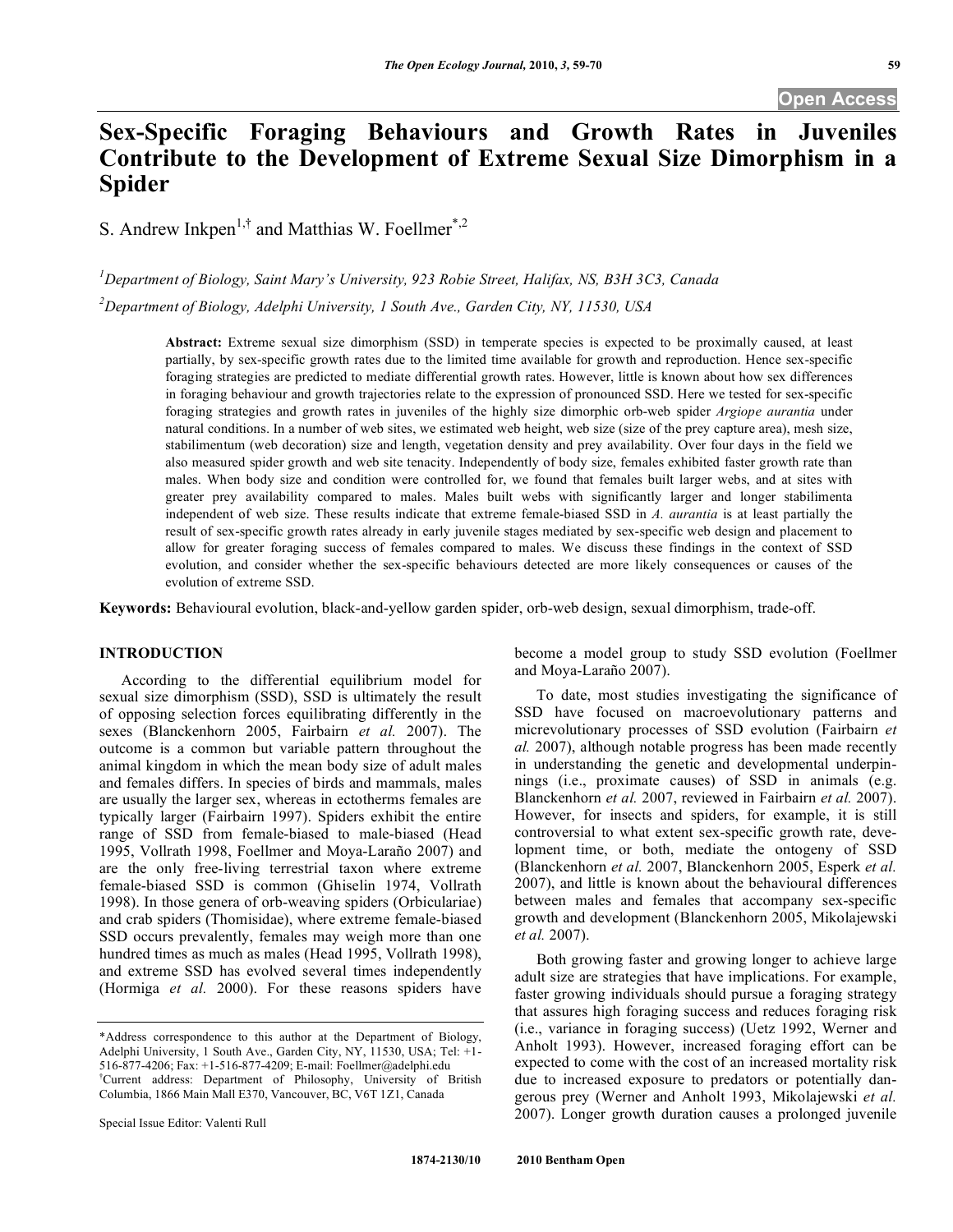stage with an accompanying larger cumulative mortality risk and a shortened mating season (Blanckenhorn 2005, Higgins 2000). In highly dimorphic spider species, current evidence suggests that large females grow both faster and for a longer time than males (Blanckenhorn *et al.* 2007, Esperk *et al.* 2007), but nothing is known about the nature of sex-specific foraging strategies in juveniles and how males and females trade-off foraging risk and mortality risk differently during their ontogeny (Foellmer and Moya-Laraño 2007).

Here we examine crucial aspects of the foraging behaviour of young juveniles of the highly dimorphic orbweb spider *Argiope aurantia* to test the hypothesis that juvenile females pursue a more voracious foraging strategy than juvenile males allowing them to grow at a faster rate and hence to become much larger than males. In particular, in two field studies we test for sex differences in orb-web design and placement, the frequency of web site change, and prey availability at web sites. In addition, we test for sexspecific growth rates in the field during our experimental trial period.

With regards to orb-web design and placement we predicted that females build webs that, relative to males, a) are higher up in less dense vegetation to intercept larger flying prey (e.g. flies *vs*. immature leaf hoppers), b) are placed in spots with more potential prey available, c) have a larger prey capture area, and/or d) have a larger stabilimentum (a conspicuous white silken structure, or web decoration, built in the center of the web). While the first three predictions are obvious (building large webs at sites with high prey availability at a height that allows interception of large prey should enable a spider to obtain a high caloric gain to achieve fast growth), the last one was based on current evidence for stabilimentum function in juvenile conspecific *Argiope versicolor*. In this species a prey attraction function of the discoid stabilimenta of juveniles was found to be most probable (Li *et al.* 2004). We further predicted that females change web sites more frequently than males, which would indicate a higher low-food threshold to decrease the variance in foraging success (Uetz 1992, but see Edwards *et al.* 2009). Finally, we predicted that females grow faster, i.e. gain weight faster than males during our study period.

## **METHODS**

#### **Study Species**

The orb-web spider *A. aurantia* occurs in successional habitats (e.g. old fields) and is common in eastern North America (Levi 1968). This species exhibits pronounced sexual size dimorphism and females achieve their larger size through both a longer development time and a higher growth rate (Blanckenhorn *et al.* 2007, Foellmer, Inkpen & Bowden, unpublished manuscript). Laboratory estimates (all individuals of a given instar fed the same amount and type of food) of adult size (cephalothorax width or CW, which changes only during a spider's moult, and thus not after reaching maturity), development time (days to maturity after moulting to the third instar; spiderlings emerge from the egg sac and overwinter in the second instar, the duration of which is hence not known), and growth rates -computed for a range of instars that both sexes undergo as  $\text{[CW}$  instar  $6 - \text{CW}$  instar

3] / development time between instars 3 and 6- are as follows (means  $\pm$  SE; females: n = 55; males: n = 31, Foellmer, Inkpen & Bowden, unpublished manuscript): CW - females =  $3.7 \pm 0.08$  mm, males =  $1.9 \pm 0.03$  mm (t = -22.2, df = 77.3, equal variances not assumed,  $p < 0.001$ ); development time - females =  $58.7 \pm 1.11$  days, males = 44.9  $\pm$  1.10 days (t = -7.7, df = 84, p < 0.001); growth rate females =  $0.035 \pm 0.001$  mm/d, males =  $0.027 \pm 0.001$  mm/d  $(t = -4.165, df = 84, p < 0.001)$ .

### **Study Site**

This study was carried out in a large old field along highway 101 just outside Wolfville, Nova Scotia, Canada between June 12 and July 11, 2006. The site is characterized by invading shrubs, tall grasses and clovers (*Phleum pretense, Agropyron repens, Bromus* sp.*, Chrysanthemum leucanthemum, Trifolium repens, Lotus corniculata, Centaurea nigra, Conyza Canadensis, Tussilago farfara, Solidago* sp.). Juveniles were probably in the third and fourth instars, as judged by comparison with laboratory-reared individuals of known age. Note that all spiderlings emerge from an egg sac together and that all egg sacs examined so far contain both males and females (pers. obs.). Therefore, it is highly unlikely that females could get a "jump start" in the field. Their sex was unknown during the field measurements, because at this age males and females have the same color pattern and appear to be of the same size and body shape to the naked eye. No spider exhibited a thickened pedipalp yet, which would be indicative of a juvenile male (Foelix 1996, Mahmoudi *et al.* 2008). Individuals were brought to the lab after the experimental observations to be reared for later sex identification. Webs were built in grasses (*Phleum pretense, Agropyron repens, Bromus sp*) and clover plants (*Trifolium repens)*. As is typical for many orb-web spiders (Foelix 1996), *A. aurantia* rebuild a new web each day (pers. obs.).

## **Web Design and Placement**

## *Data Collection in the Field*

To test for sex differences in web design and web placement, the vegetation within an approximately 30  $m<sup>2</sup>$ area was searched with water sprayers to increase the visibility of web structures. When a juvenile *A. aurantia* web was discovered, the spider was collected, the height of the web was measured, pictures were taken of the web and the surrounding vegetation using a Nikon CoolPix 4500 camera, and (for a subset of spiders) a transparent sticky trap was erected for six hours to estimate prey availability. We measured web height as the distance from the ground to the center of the web. The web was dusted with flour to further increase the visibility of web structures when pictures were taken. Each picture contained a measurement bar, laid onto the web, so that the web structures could be later measured with the aid of the image analysis software SigmaScan Pro 5. The vegetation coverage surrounding each web was estimated using a vegetation density estimator that consisted of two bamboo sticks and brightly coloured orange string. The string was tied between the two bamboo sticks, which were 30 cm apart, every 5 cm from the ground up to a total of 35 cm. We held the vegetation density estimator straight up 30 cm behind the web and took a frontal digital picture 30 cm from the web. This ensured that the entire area's vegetation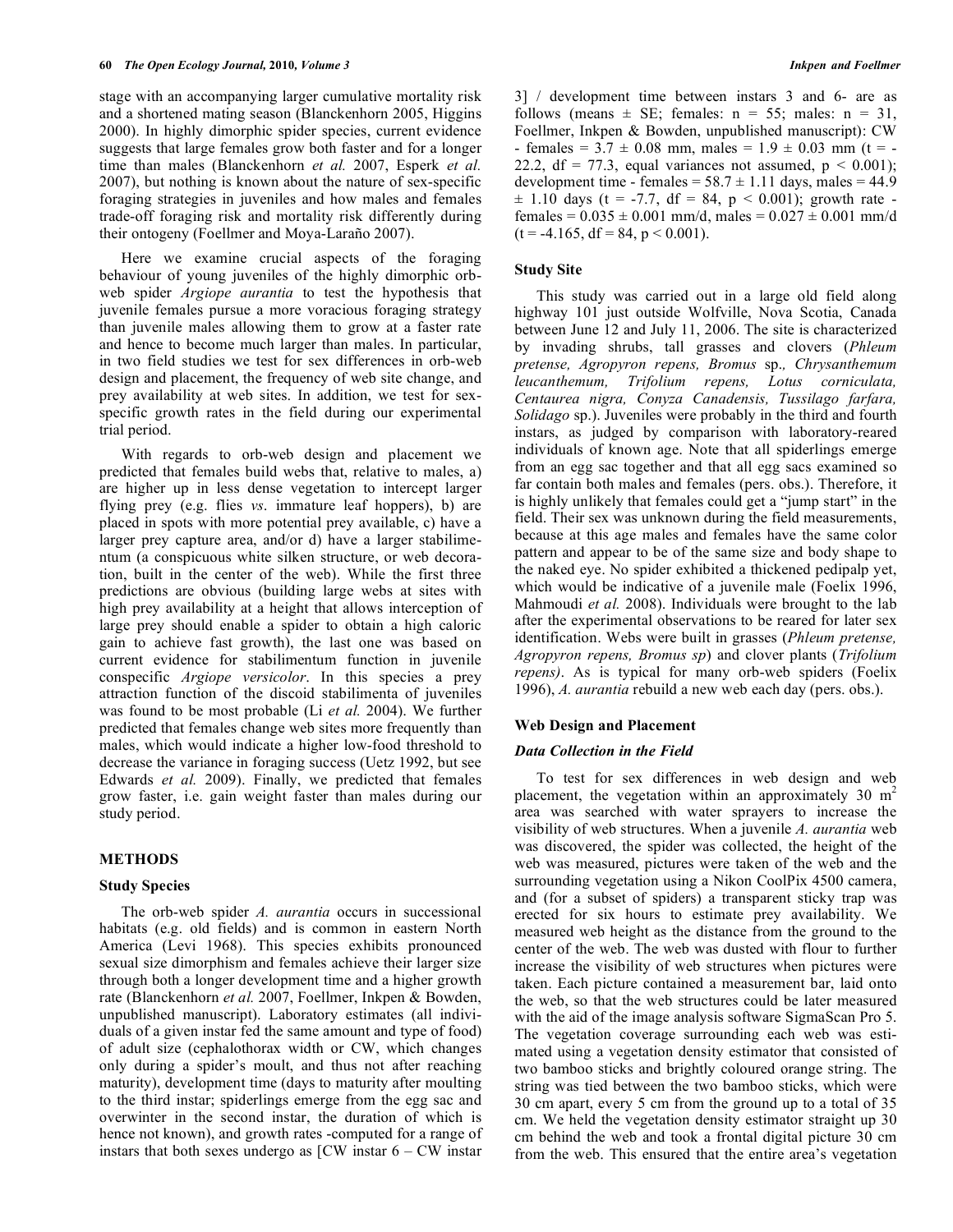

**Fig. (1).** Schematic representation of a web to illustrate measurements taken in the experiment.

cover next to and around the web could be measured as percent vegetation cover estimated for each string, for which the same software as above was used.

We erected sticky traps at the same location and height as the spider's web for a subset of 39 individuals. They were made of bamboo sticks and 10cm x 10cm transparent acrylic sheets to which Tanglefoot Bird Repellent (a sticky sap that does not dry) was applied. These traps caught any insect which happened to fly or jump into them. We left them erected for a six hour period. We removed all individuals from the traps with forceps and immersed them in ethanolfilled vials. The sticky traps were reused each day after a new coating of Tanglefoot Bird Repellent was applied. The body length of each captured insect and spider caught was measured using a Zeiss Stemi 2000 stereo microscope with an ocular micrometer, and each individual was identified to Order level (total number of individuals  $= 910$ ).

Upon collection, two pictures were taken of each spider from the dorsal perspective, as the spider was gently held between two lids of Petri dishes balanced with cotton and marked with scale bars. We measured morphological traits from these pictures later on the computer. At the end of each day, spiders collected were brought back to the lab and transferred to small plastic cages. These spiders were raised until their sex could be determined (males:  $n = 61$ ; females:  $n = 70$ ).

## *Web Measurements*

We measured the following web structures: the upper and lower radii, the hub diameter and area, the stabilimentum length and area, and counted the sticky spirals (Fig. **1**). The hub is the center of the web not used for prey capture (i.e., contains no sticky spiral). For *A. aurantia*, the stabilimentum can generally be described as linear (constructed in a vertical line, or close to vertical), or discoid (constructed in a circular spiral shape), or a mix of both. The sticky spiral and the radius can be used to estimate the total capture area, mesh size, and capture thread length according to published formulae. Mesh size and capture thread length are important

to understand the structure of the capture area and the nature of potential sex differences (Li and Lee 2004, Sandoval 1994). For example, a larger capture area might be accomplished by increasing mesh size, without investing much in longer total thread length, but with the cost of not intercepting many small prey. In particular, we measured stabilimentum length, stabilimentum area, stabilimentum shape (discoid or linear), upper and lower radial length  $(r_u)$ and r*l*, the distance from the center of the hub to the outermost sticky spiral), hub length (H, vertical diameter of the hub), count of sticky spirals to the left and to the right of the hub (ss*l* and ss*r*, the number of sticky spiral turns, only in capture area, from the end of the unsticky area to the outermost sticky spiral) and the hub area. Using these measurements we estimated capture area (ellipse – hub formula, Herberstein and Tso 2000), mesh size (Herberstein and Tso 2000) and total capture thread length (Li and Lee 2004; Heiling *et al.* 1998) using the following formulae:

Capture Area =

\n
$$
\left[ \frac{1}{2} \pi r_u^2 - \frac{1}{2} \pi \left( \frac{H}{2} \right)^2 \right] + \left[ \frac{1}{2} \pi r_l^2 - \frac{1}{2} \pi \left( \frac{H}{2} \right)^2 \right]
$$
\nAverage Mesh Size =

\n
$$
\frac{1}{2} \left[ \frac{r_u - \frac{H}{2}}{ss_j} + \frac{r_l - \frac{H}{2}}{ss_r} \right]
$$

Total Capture Thread Length =

$$
\frac{\pi}{2}\Big[n_1(r_1+r_2)+n_2(r_2+r_3)+n_3(r_4+r_5)+n_4(r_5+r_6)\Big]
$$

where: 
$$
n_1, n_2 = \frac{ss_i}{2}
$$
;  $n_3, n_4 = \frac{ss_r}{2}$ ;  $r_1 = \frac{H}{2}$ ;  
\n $r_2 = \frac{1}{2} \left( r_u - \frac{H}{2} \right) + \frac{H}{2}$ ;  $r_3 = r_i$ ;  $r_4 = \frac{H}{2}$ ;  
\n $r_5 = \frac{1}{2} \left( r_i - \frac{H}{2} \right) + \frac{H}{2}$ ;  $r_6 = r_i$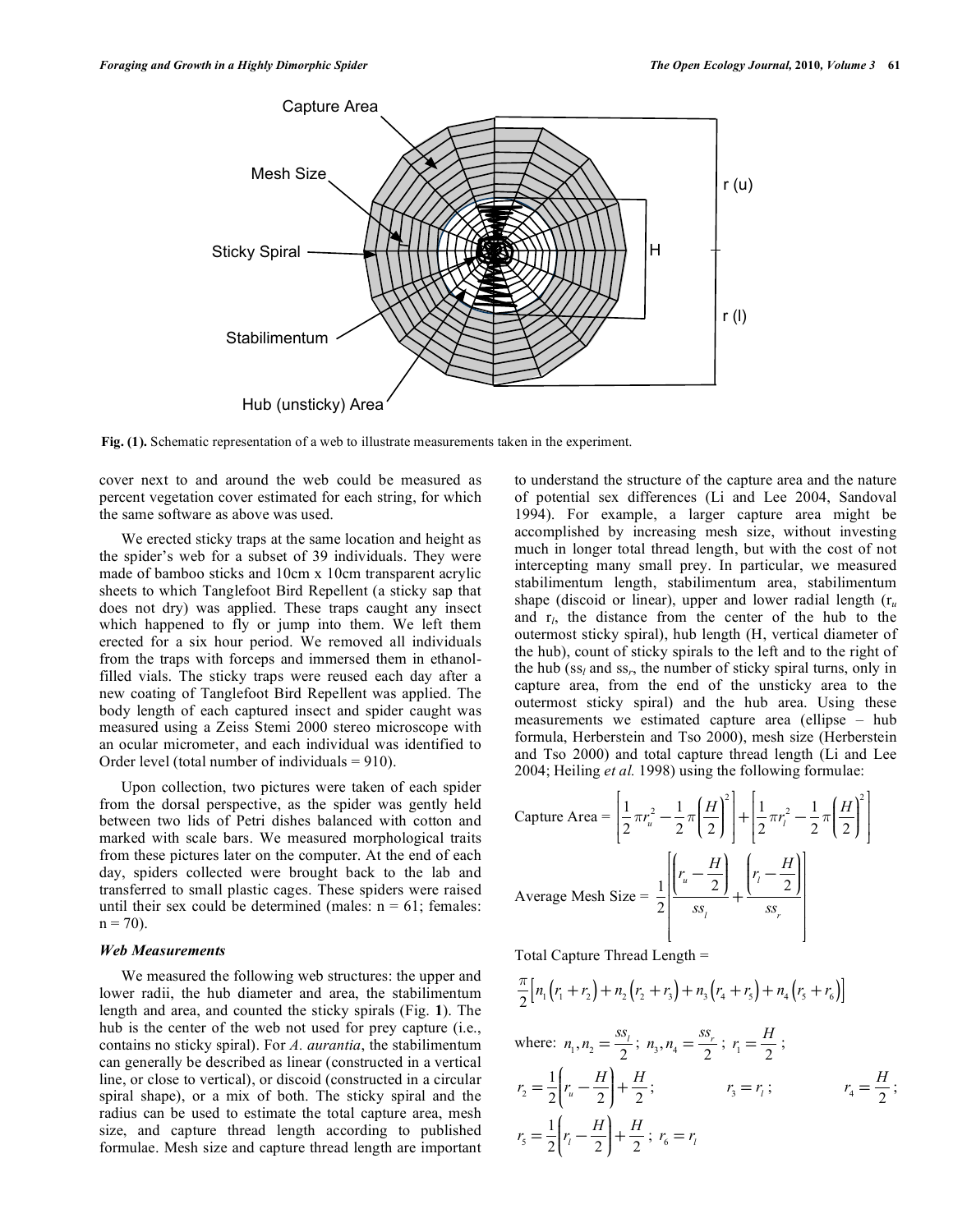#### *Morphological Measurements*

Each spider's maximum abdomen length and width, as well as maximum cephalothorax width was measured from the photographs. In each case both pictures were measured and the average of both was recorded (all repeatabilities > 0.91). Abdomen area was estimated as the ellipse defined by abdomen length and width. Cephalothorax width is a "fixed" trait that does not change within a given instar. Abdomen area is not fixed and can vary dramatically depending on a spider's condition (i.e., nutritional status) (Foellmer and Moya-Laraño 2007). Hence, cephalothorax width and abdomen area were used in data analysis to control for size and energy reserves (condition) of each spider, respectively, ensuring that only sex differences were tested.

## **Web Site Change and Growth Rate**

#### *Data Collection in the Field*

Because the previously reported average web site tenacity for juveniles was less than four days (Enders 1976), in order to test for sex-specific web site changes and growth rates we implemented a mark-recapture study during two periods, each lasting four days. On the first day of each set, spiders were located by searching the vegetation thoroughly with water sprayers. When a spider was found, it was collected with a vial without damaging the web. We numbered and marked each web site with florescent tape. Digital pictures of each spider were taken from above and each spider was marked individually using non-toxic acrylic paint. We then returned each spider to its original web where it would settle again promptly. The web sites were checked three and six hours after the spider was returned. Spiders were left in the field for another three days (total observational period = four days) and on days two, three and four of the study we returned to the field in the morning and recorded presence of the spider at approximately 10 am, 1 pm, and 4 pm. When a spider was missing from its last recorded site, approximately a 10 meter circular diameter around the web was searched with water sprayers. If the missing spider was found, the distance it had traveled was recorded, and its new web location was marked. If the spider was not found by the end of the experiment it was assumed to have either moulted (removing the marking) and moved, or been killed. When a spider without a marking was found in a web which was marked, we searched the vegetation within a 10 meter diameter area. If the spider was found, the distance it had traveled was recorded. If the spider was not found it was assumed that the spider had moulted, upon which time it was collected and repainted with its corresponding number. If an unmarked spider was found in a marked web along with a moulted skin that was marked, it was assumed to be the same spider and was collected, repainted then returned to its web. Twenty spiders were found after moulting of which 10 lived to maturity (5 females, 5 males).

In order to test whether painting or handling have an affect on the spiders we did not handle or paint a number of control spiders  $(n = 10)$ . For these control spiders we only marked the web site with fluorescent tape. We compared these spiders against the marked (experimental) spiders.

At the end of the fourth day all spiders were collected and pictures were taken in the same fashion as on the first day, so that before and after pictures existed for each spider. We used these to also confirm our conclusions about moulting events by comparing the prosoma before and after the assumed moult (during which the prosoma would increase in size). Spiders were brought back to the lab and reared to a sex determinable stage (see above). A total of 138 spiders were initially marked of which 70 (28 males and 42 females) were found at the end of the experiment.

#### **Data Analysis**

Where appropriate, we used either General Linear Models (GLM) or Generalized Linear Models (GLZ) to model the dependent variables as a function of sex (fixed effect) and cephalothorax width and abdomen area to control for size and condition, respectively (covariates). As with multiple regression, in our models the effect of, for example, abdomen area is evaluated independent of cephalothorax width and sex (using a condition variable based on residuals is hence superfluous). For sets of related dependent variables we first ran a multivariate model and if this was significant proceeded with univariate analyses. In all tests involving GLMs or GLZs, we first tested for interaction effects between independent variables. When interactions were not significant, we simplified the models by removing the interaction terms to test for the main affects (Kleinbaum *et al.* 1998). We included "trial" as a fixed factor in tests based on data from study two to account for the two separate sampling periods. A fixed factor is appropriate here as this reflects our pre-determined experimental sampling scheme and not a random sample of study periods. In all analyses involving sticky traps we used trap means to avoid pseudoreplication.

When necessary, variables were log or Box-Cox transformed to allow for parametric testing. Abdomen area, capture area, stabilimentum area and hub area were first square-root transformed to bring them to a linear scale. Not all measurements could be taken reliably for each spider, hence samples sizes vary. We performed statistical tests with either MINITAB 15 or SPSS 15.

# **RESULTS**

In both studies (web design and web site change/growth rates) males and females differed in initial size and/or condition. In the web design study, females  $(n = 70)$  were larger than males ( $n = 61$ ; mean cephalothorax width  $\pm$  SD:  $1.42 \pm 0.36$  mm *vs*.  $1.18 \pm 0.22$ ,  $t = 4.18$ ,  $p \le 0.001$ ), but did not differ from males in condition (sex effect in a GLM with cephalothorax width as a covariate, and abdomen area as dependent variable:  $F_{1,126} = 0.460$ ,  $p > 0.4$ ). In the study examining web site changes and growth rates, of the initial 138 spiders that were included, 70 were present at the end of the experimental observation, and could be reared until the sex could be determined (females:  $n = 42$ ; males:  $n = 28$ ). Females were initially larger than males mean cephalothorax width  $\pm$  SE: females = 1.40  $\pm$  0.051 mm; males = 1.14  $\pm$ 0.055,  $t = 4.00$ ,  $p < 0.0001$ ), and were also significantly better in condition (sex effect in a GLM with cephalothorax width as a covariate, and abdomen area as dependent variable:  $F_{1,67} = 5.847$ , p < 0.025; adjusted means  $\pm$  95% CI: females =  $0.283 \pm 0.020$ , males =  $0.237 \pm 0.017$ ).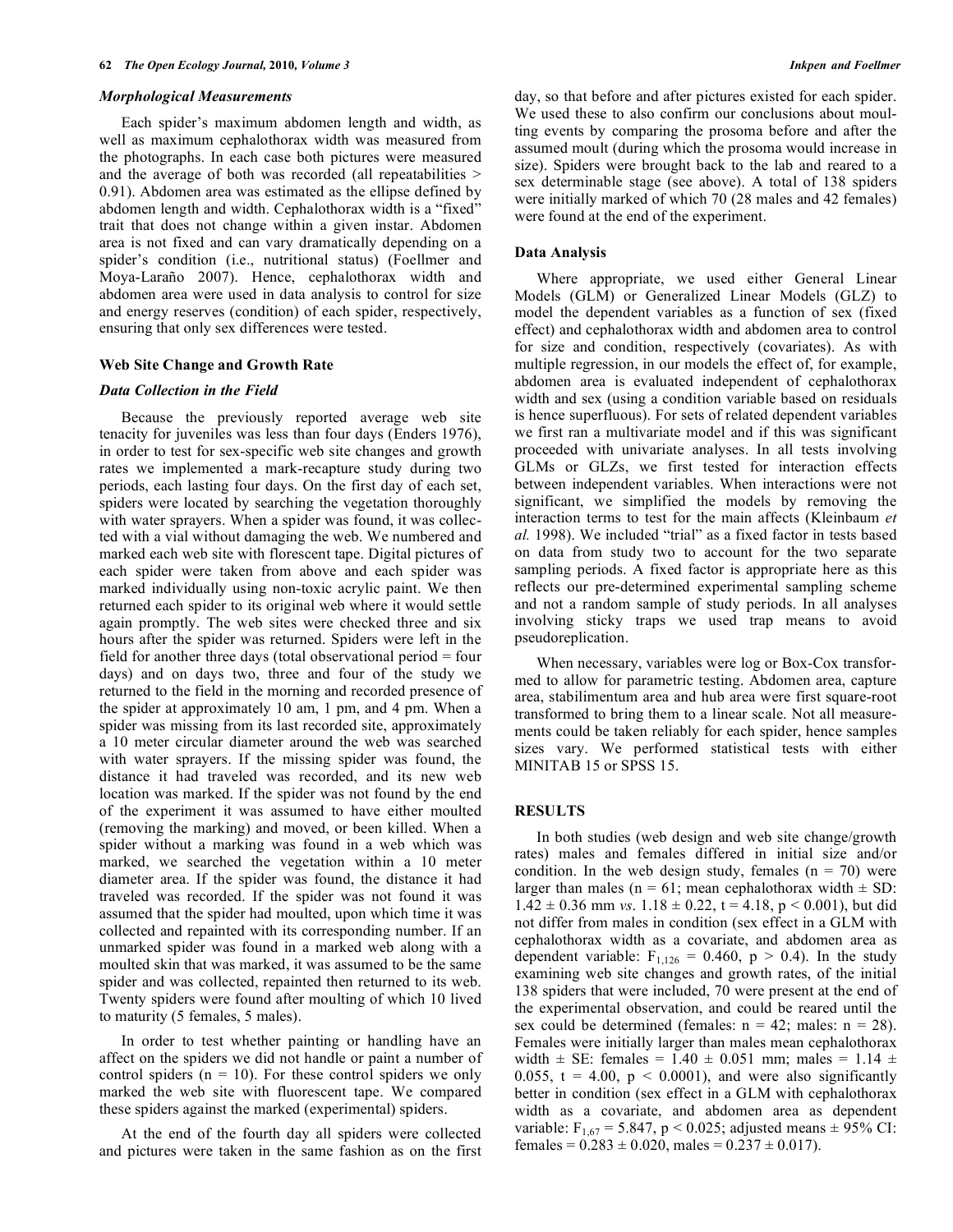Table 1. Results of GLMs with Size (Cephalothorax Width) and Energy Reserves (Abdomen Area) as Covariates, Sex as the Independent Factor and Web Parameters as Dependent Variables (HA = Hub Area; MS = Mesh Size; TCTL = Total **Capture Thread Length; STABA = Stabilimentum Area; STABL = Stabilimentum Length; VEGD = Vegetation Density;**  $WH = Web Height)$ .  $b =$  the Slope from the GLM for Continuous Predictors

| Dep. Variable                                           | Source               | <b>Type III SS</b> | df           | <b>Mean Square</b> | $\pmb{F}$ | $\boldsymbol{p}$ | b        | $\pmb{SE}$ |
|---------------------------------------------------------|----------------------|--------------------|--------------|--------------------|-----------|------------------|----------|------------|
| $\rm HA$                                                | Corrected Model      | 1.22               | 3            | 0.41               | 64.22     | ${}< 0.0001$     |          |            |
|                                                         | Intercept            | 1.61               | $\mathbf{1}$ | 1.61               | 253.50    | ${}< 0.0001$     |          |            |
|                                                         | Cephalothorax width  | 0.47               | $\mathbf{1}$ | 0.47               | 73.66     | ${}< 0.0001$     | 0.44     | 0.05       |
|                                                         | Abdomen area         | 0.00               | $\mathbf{1}$ | 0.00               | 0.00      | > 0.9            | 0.00     | 0.06       |
|                                                         | Sex                  | $0.01\,$           | 1            | $0.01\,$           | 1.49      | > 0.2            |          |            |
|                                                         | Error                | 0.74               | 117          | 0.01               |           |                  |          |            |
|                                                         | Total                | 241.54             | 121          |                    |           |                  |          |            |
|                                                         | Corrected Total      | 1.96               | 120          |                    |           |                  |          |            |
|                                                         | Corrected Model      | 0.21               | 3            | $0.07\,$           | 4.63      | ${}< 0.005$      |          |            |
|                                                         | Intercept            | $0.01\,$           | $\mathbf{1}$ | $0.01\,$           | 0.43      | > 0.5            |          |            |
|                                                         | Cephalothorax width  | 0.02               | 1            | $0.02\,$           | 1.15      | > 0.2            | $0.08\,$ | $0.08\,$   |
|                                                         | Abdomen area         | 0.02               | 1            | 0.02               | 1.58      | > 0.2            | 0.12     | $0.10\,$   |
| $\rm MS$                                                | Sex                  | 0.00               | -1           | 0.00               | 0.07      | > 0.7            |          |            |
|                                                         | Error                | 1.75               | 117          | $0.01\,$           |           |                  |          |            |
|                                                         | Total                | 11.21              | 121          |                    |           |                  |          |            |
|                                                         | Corrected Total      | 1.96               | 120          |                    |           |                  |          |            |
|                                                         | Corrected Model      | 2.83               | $\mathbf{3}$ | 0.94               | 24.13     | ${}< 0.0001$     |          |            |
| $\ensuremath{\mathsf{T}\mathsf{C}\mathsf{T}\mathsf{L}}$ | Intercept            | 12.74              | $\mathbf{1}$ | 12.74              | 326.21    | ${}< 0.0001$     |          |            |
|                                                         | Cephalothorax width  | 1.39               | $\mathbf{1}$ | 1.39               | 35.60     | ${}< 0.0001$     | 0.76     | 0.13       |
|                                                         | Abdomen area         | 0.15               | $\mathbf{1}$ | 0.15               | 3.96      | ${}_{0.05}$      | $-0.31$  | 0.16       |
|                                                         | Sex                  | $0.18\,$           | $\mathbf{1}$ | $0.18\,$           | 4.61      | ${}< 0.05$       |          |            |
|                                                         | Error                | 4.57               | 117          | $0.04\,$           |           |                  |          |            |
|                                                         | Total                | 1395.07            | 121          |                    |           |                  |          |            |
|                                                         | Corrected Total      | 7.40               | 120          |                    |           |                  |          |            |
|                                                         | Corrected Model      | 1.17               | 3            | 0.39               | 30.04     | ${}< 0.0001$     |          |            |
|                                                         | Intercept            | 0.22               | $\mathbf{1}$ | 0.22               | 17.13     | ${}< 0.0001$     |          |            |
|                                                         | Cephalothorax width  | 0.16               | 1            | 0.16               | 12.55     | ${}< 0.001$      | 0.26     | 0.07       |
| $\operatorname{STABA}$                                  | Abdomen area         | $0.11\,$           | 1            | $0.11\,$           | 8.53      | $\leq 0.005$     | 0.26     | 0.09       |
|                                                         | Sex                  | 0.10               | $\mathbf{1}$ | 0.10               | 7.80      | $\leq 0.01$      |          |            |
|                                                         | Error                | 1.52               | 117          | $0.01\,$           |           |                  |          |            |
|                                                         | Total                | 104.90             | 121          |                    |           |                  |          |            |
|                                                         | Corrected Total      | 2.68               | 120          |                    |           |                  |          |            |
| $\operatorname{STABL}$                                  | Corrected Model      | 3.20               | $\mathbf{3}$ | 1.07               | 67.77     | ${}< 0.0001$     |          |            |
|                                                         | Intercept            | 0.90               | $\mathbf{1}$ | 0.90               | 57.52     | ${}< 0.0001$     |          |            |
|                                                         | Cephalothorax width  | 0.88               | $\mathbf{1}$ | $0.88\,$           | 55.74     | ${}< 0.0001$     | 0.60     | $0.08\,$   |
|                                                         | Abdomen area         | 0.05               | $\mathbf{1}$ | 0.05               | 3.38      | $\leq 0.07$      | 0.18     | $0.10\,$   |
|                                                         | $\operatorname{Sex}$ | 0.06               | $\mathbf{1}$ | 0.06               | 3.89      | ${}< 0.06$       |          |            |
|                                                         | Error                | 1.84               | 117          | 0.02               |           |                  |          |            |
|                                                         | Total                | 234.93             | 121          |                    |           |                  |          |            |
|                                                         | Corrected Total      | 5.04               | 120          |                    |           |                  |          |            |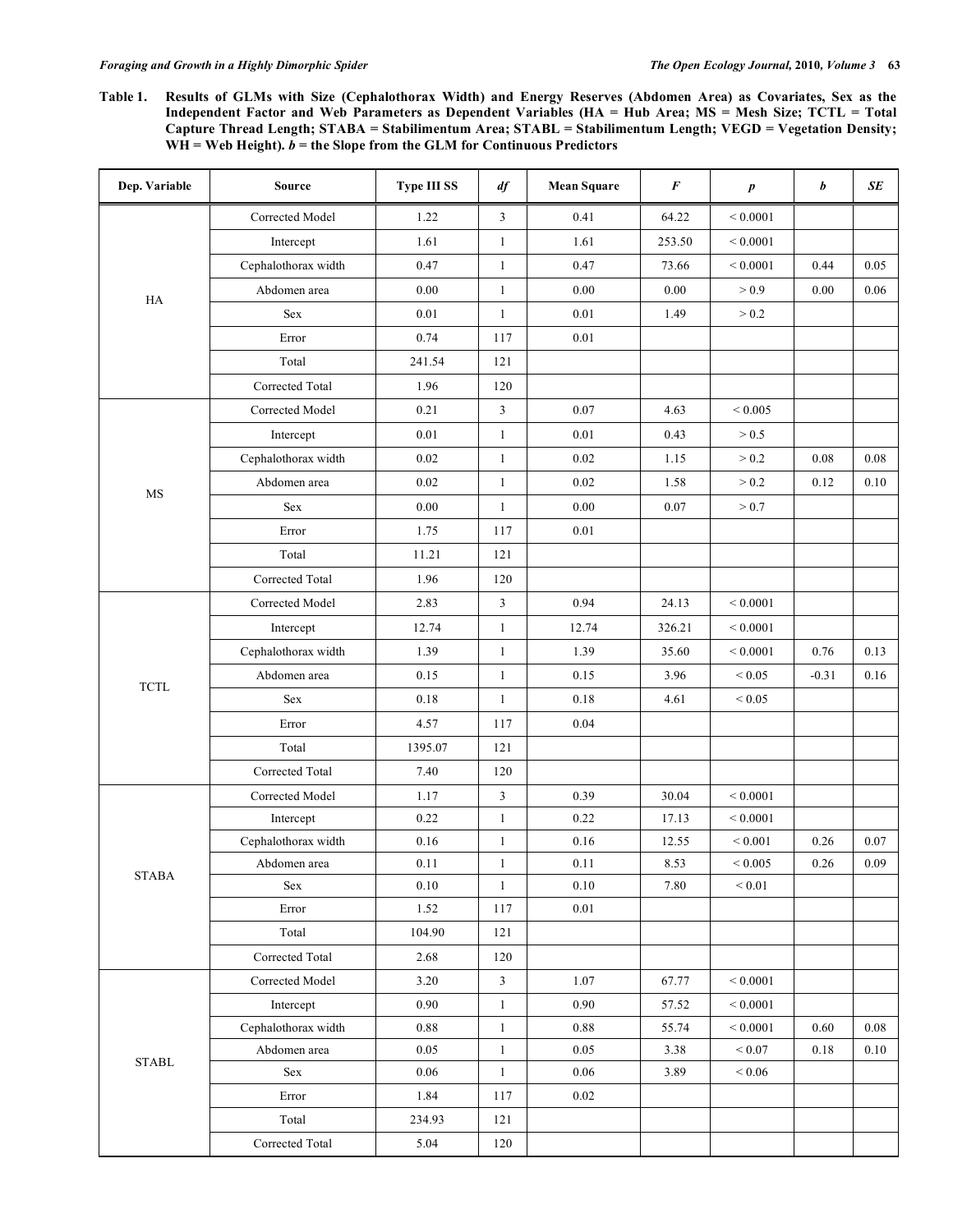| Dep. Variable | <b>Source</b>       | <b>Type III SS</b> | df           | <b>Mean Square</b> | $\boldsymbol{F}$ | $\boldsymbol{p}$ | b       | SE   |
|---------------|---------------------|--------------------|--------------|--------------------|------------------|------------------|---------|------|
| <b>VEGD</b>   | Corrected Model     | 0.13               | 3            | 0.04               | 1.40             | > 0.2            |         |      |
|               | Intercept           | 0.34               | 1            | 0.34               | 11.26            | ${}_{0.01}$      |         |      |
|               | Cephalothorax width | 0.01               | 1            | 0.01               | 0.33             | > 0.5            | $-0.06$ | 0.11 |
|               | Abdomen area        | 0.01               | 1            | 0.01               | 0.21             | > 0.6            | $-0.06$ | 0.14 |
|               | Sex                 | 0.02               | 1            | 0.02               | 0.61             | > 0.4            |         |      |
|               | Error               | 3.57               | 117          | 0.03               |                  |                  |         |      |
|               | Total               | 32.75              | 121          |                    |                  |                  |         |      |
|               | Corrected Total     | 3.70               | 120          |                    |                  |                  |         |      |
| WH            | Corrected Model     | 0.69               | 3            | 0.23               | 7.18             | ${}< 0.001$      |         |      |
|               | Intercept           | 2.36               | 1            | 2.36               | 74.21            | ${}_{0.0001}$    |         |      |
|               | Cephalothorax width | 0.45               | 1            | 0.45               | 14.27            | ${}_{0.0005}$    | 0.43    | 0.11 |
|               | Abdomen area        | 0.16               | 1            | 0.16               | 5.11             | ${}< 0.025$      | $-0.32$ | 0.14 |
|               | Sex                 | 0.07               | $\mathbf{1}$ | 0.07               | 2.22             | > 0.1            |         |      |
|               | Error               | 3.72               | 117          | 0.03               |                  |                  |         |      |
|               | Total               | 184.51             | 121          |                    |                  |                  |         |      |
|               | Corrected Total     | 4.41               | 120          |                    |                  |                  |         |      |

#### **(Table 1) Contd…..**

# Table 2. Results of GLMs with Sex as the Independent Factor, Size (Cephalothorax Width), Energy Reserves (Abdomen Area) and **Total Capture Thread Length (TCTL) as Covariates, and Stabilimenta Area (STABA) and Length (STABL) as Dependent Variables.** *b* **= the Slope from the GLM for Continuous Predictors**

| Dep. Variable | <b>Source</b>       | <b>Type III SS</b> | df             | <b>Mean Square</b> | $\boldsymbol{F}$ | $\boldsymbol{p}$ | b       | <b>SE</b> |
|---------------|---------------------|--------------------|----------------|--------------------|------------------|------------------|---------|-----------|
| <b>STABA</b>  | Corrected Model     | 1.40               | $\overline{4}$ | 0.35               | 26.62            | ${}_{0.0001}$    |         |           |
|               | Intercept           | 0.16               | 1              | 0.16               | 12.24            | ${}< 0.001$      | 0.80    | 0.22      |
|               | Cephalothorax width | 0.20               | $\mathbf{1}$   | 0.20               | 15.05            | ${}_{0.0005}$    | 0.32    | 0.08      |
|               | Abdomen area        | 0.10               | 1              | 0.10               | 7.28             | ${}_{0.01}$      | 0.25    | 0.09      |
|               | <b>TCTL</b>         | 0.04               | 1              | 0.04               | 2.70             | > 0.1            | $-0.08$ | 0.05      |
|               | Sex                 | 0.05               | 1              | 0.05               | 3.99             | ${}_{0.05}$      |         |           |
|               | Error               | 1.62               | 123            | 0.01               |                  |                  |         |           |
|               | Total               | 109.34             | 128            |                    |                  |                  |         |           |
|               | Corrected Total     | 3.03               | 127            |                    |                  |                  |         |           |
| <b>STABL</b>  | Corrected Model     | 4.23               | $\overline{4}$ | 1.06               | 74.50            | ${}_{0.0001}$    |         |           |
|               | Intercept           | 0.00               | $\mathbf{1}$   | 0.00               | 0.18             | > 0.6            | 0.13    | 0.23      |
|               | Cephalothorax width | 0.42               | 1              | 0.42               | 29.35            | ${}_{0.0001}$    | 0.46    | 0.08      |
|               | Abdomen area        | 0.12               | 1              | 0.12               | 8.13             | ${}< 0.005$      | 0.27    | 0.09      |
|               | <b>TCTL</b>         | 0.26               | 1              | 0.26               | 18.61            | ${}_{0.0001}$    | 0.23    | 0.05      |
|               | Sex                 | 0.13               |                | 0.13               | 9.02             | ${}_{0.005}$     |         |           |
|               | Error               | 1.75               | 123            | 0.01               |                  |                  |         |           |
|               | Total               | 244.02             | 128            |                    |                  |                  |         |           |
|               | Corrected Total     | 5.98               | 127            |                    |                  |                  |         |           |

# **Web Design and Placement**

All individuals built webs that contained a stabilimentum. A multivariate GLM with web height, stabilimentum length and area, mesh size, hub area, total capture thread length, and vegetation density as dependent variables was significant for sex and both covariates (sex:  $F_{7,111} = 3.84$ , p < 0.001; cephalothorax width:  $F_{7,111} = 14.48$ , p < 0.0001; abdomen area:  $F_{7,111} = 3.18$ , p < 0.005); hence univariate GLMs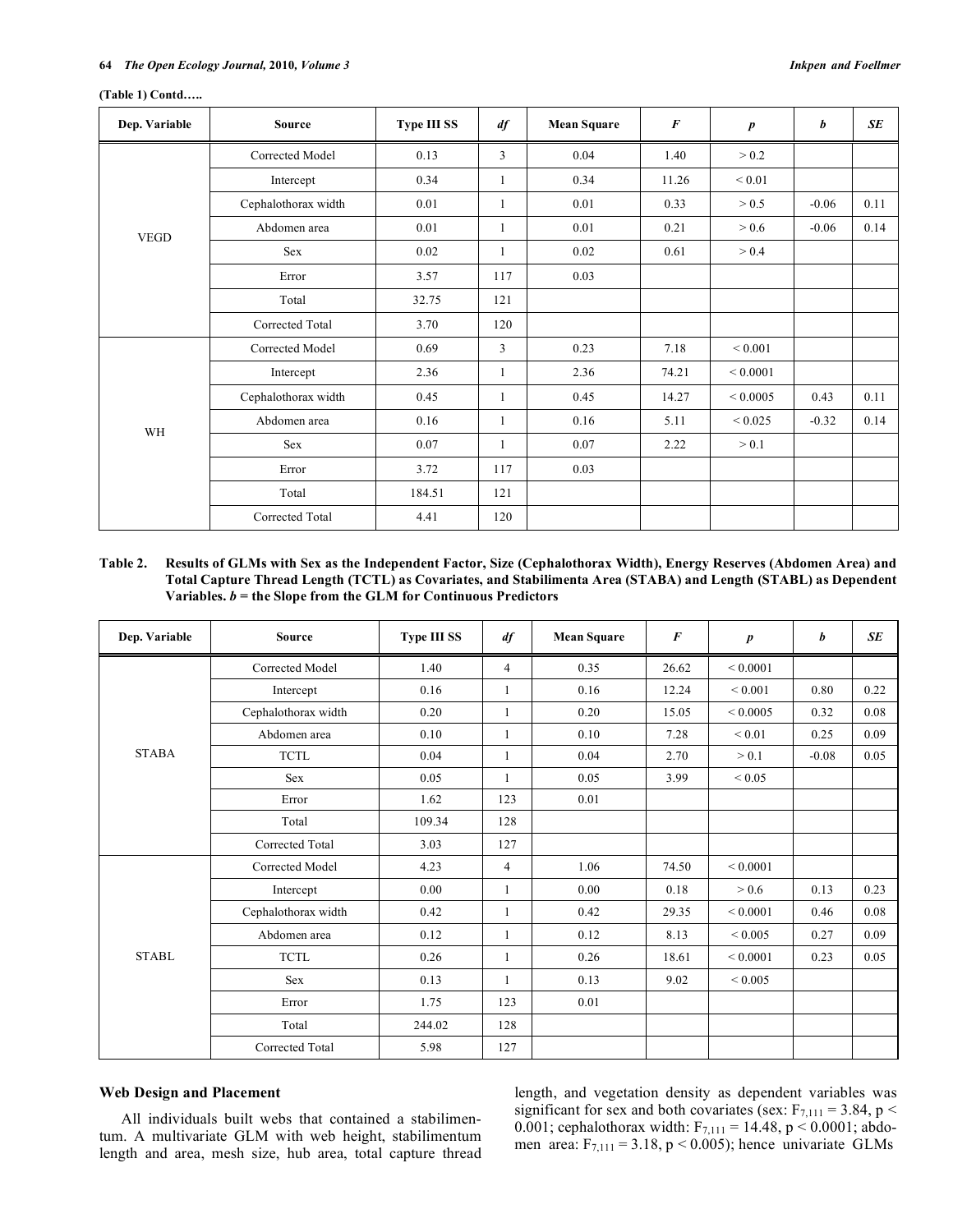

**Fig. (2).** Adjusted mean values within 95% confidence limits (error bars) of web characteristics for females (F) and males (M). Shown are the back-transformed values (anti-log; areas also squared) on log scales except for vegetation density which did not have to transformed for analysis. For model details see text.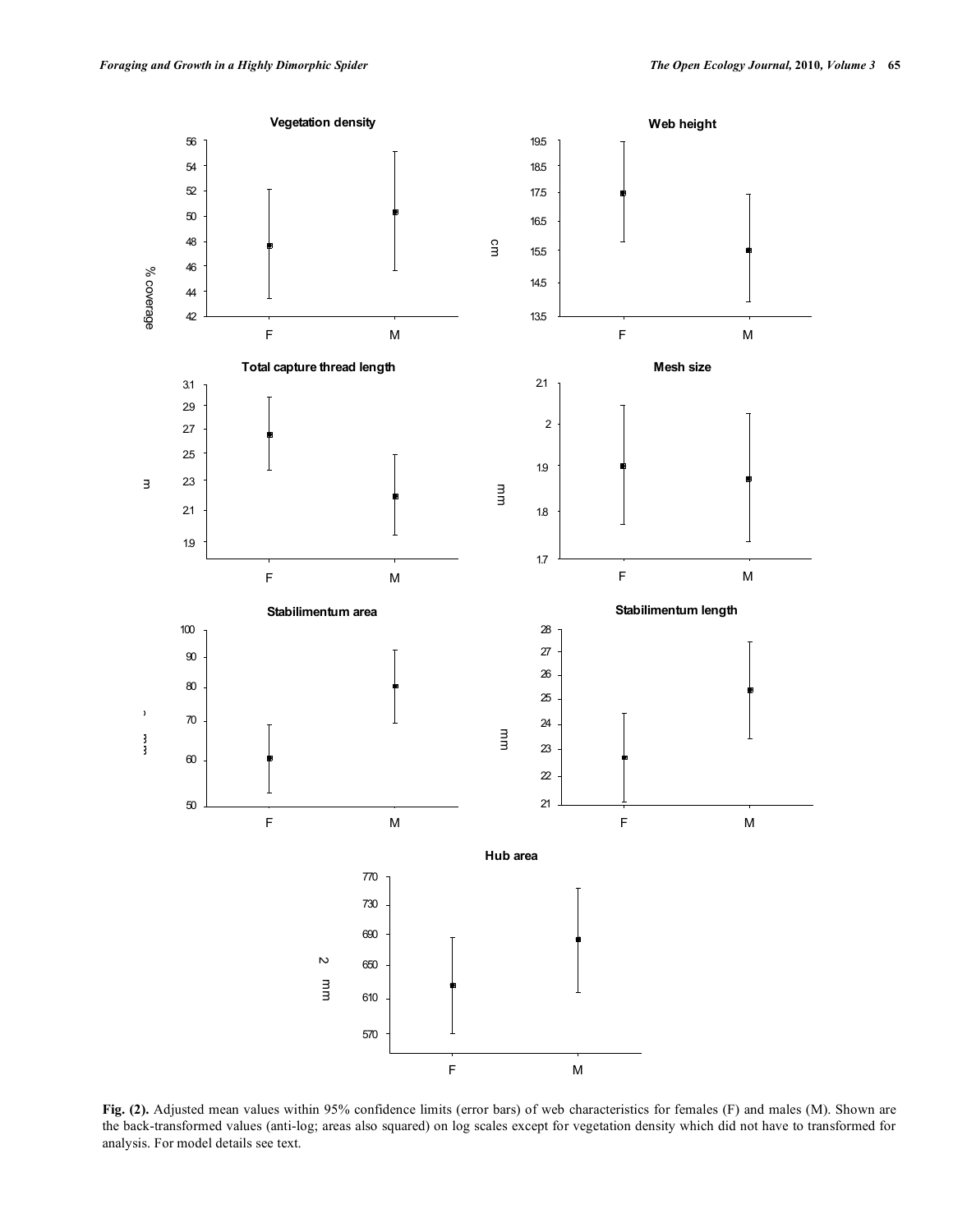were evaluated (Table **1**). We had to exclude capture area from these analyses because including it lead to a serious violation of the assumption of homogeneity of variances and we could not find a transformation that would correct for this. However, capture area was highly correlated with total capture thread length (Pearson  $r = 0.92$ ,  $n = 129$ ,  $p < 0.001$ ). Females built webs with a significantly longer capture thread, indicating that they built larger webs. Males built larger stabilimenta, the effect on stabilimentum length was marginally non-significant (Fig. **2**). Furthermore, we performed a multivariate GLM with stabilimentum length and area as dependent variables and sex, size, condition, and total capture thread length as covariates to control additionally for web size (sex:  $F_{2,122} = 6.47$ ,  $p < 0.005$ ; cephalothorax width:  $F_{2,122} = 22.08$ , p < 0.0001; abdomen area:  $F_{2,122} = 7.67$ , p < 0.001; TCTL:  $F_{2,122} = 10.54$ ,  $p < 0.0001$ ), as well as consecutive univariate GLMs (Table **2**). Males built larger and longer stabilimenta than females independent of web size (adjusted means  $\pm$  95%CI: stabilimentum area, females =  $0.891 \pm 0.029$ , males =  $0.935 \pm 0.030$ ; stabilimentum length, females =  $1.332 \pm 0.030$ , males =  $1.400 \pm 0.032$ ). To analyse potential differences in stabilimentum shape construction we grouped stabilimenta into two categories, "containing a disc, with or without a linear component" and "linear, not containing a disc", because the disc constitutes a major component and because we found that only these two groups differed in size with discoid stabilimenta being larger on average (results not shown). A GLZ with stabilimentum shape as dichotomous response, sex as independent factor, and size and condition as covariates revealed no sex effect (females: stabilimenta including a disc =  $61.4\%$ , males: 72.1%, Wald  $\chi^2 = 0.44$ , df = 1, p > 0.8; cephalothorax width:  $b \pm SE = 6.32 \pm 1.62$ , Wald  $\chi^2 = 15.14$ ,  $df = 1$ ,  $p < 0.0001$ ; abdomen area:  $b \pm SE = -3.41 \pm 1.81$ , Wald  $\chi^2 = 3.54$ , df = 1,  $p = 0.06$ ).

Although we did not formally test hypotheses about size and condition effects, it is worth noting that larger spiders built webs that were higher up, had a longer capture thread length, a larger hub area, as well as a longer and larger stabilimentum (Tables **1** and **2**). Spiders in better condition built webs that were lower down in the vegetation and that had a shorter capture thread, as well as a stabilimentum with a larger area (Table **1**). When corrected for web size, spiders in better condition also built longer stabilimenta (Table **2**). Further, larger individuals built more frequently a linear stabilimentum, whereas those in better condition for a given size tended to build discoid stabilimenta (see above).

Sticky traps placed near female webs  $(n = 16)$  caught significantly more prey (mean  $\pm$  SE = 16.44  $\pm$  2.38) than traps set near male webs (n = 23; mean  $\pm$  SE = 7.26  $\pm$  0.68; GLM with log-transformed prey count as the response and sex as fixed factor as well as cephalothorax width and abdomen area as co-variates: sex:  $F_{1,30} = 9.66$ , p < 0.005; cephalothorax width:  $F_{1,30} = 0.34$ ,  $p > 0.5$ ; abdomen area:  $F_{1,30} =$ 0.05,  $p > 0.8$ ). Dipterans, Hemipterans, and Coleopterans were caught most frequently, with traps at female sites catching more (Fig. **3**). Although overall not frequently caught, taxa including spider predators (Araneids and Hymenopterans) were also mostly associated with female sites. There was no difference in the size of available prey (trap means  $\pm$  SE: male sites = 2.94  $\pm$  0.158 mm; female sites =  $2.94 \pm 0.157$  mm; GLM with mean prey size as the response and sex as fixed factor as well as cephalothorax width and abdomen area as co-variates: sex:  $F_{1,30} = 0.02$ , p > 0.8; cephalothorax width:  $F_{1,30} = 0.01$ ,  $p > 0.9$ ; abdomen area:  $F_{1,30} = 0.24$ , p > 0.6). Spiders were found to build webs in white clover (*Trifolium repens*) more often than other plants (72.5%), but no significant sex differences were found in the proportion of individuals that built webs in white clover  $(M = 73.1\%; F = 71.9\%; \chi^2 = 0.54, p > 0.8)$ . Our photographs of the sites did not allow for a more detailed analysis of the relative abundance of each plant species with confidence.



**Fig.** (3). Prey count per trap as a function of sex (F = female –open-, M = male –solid-) categorized according to Order. Ara = Araneae; Arc = Archaeognatha; Col = Coleoptera; Dip = Diptera; Hem = Hemiptera; Hym = Hymenoptera; Lep = Lepidoptera; Neu = Neuroptera; Opi = Opiliones; Ort = Orthoptera; Thy = Thysanoptera. Stars indicate extreme values (more than three box lengths outside the main body of data).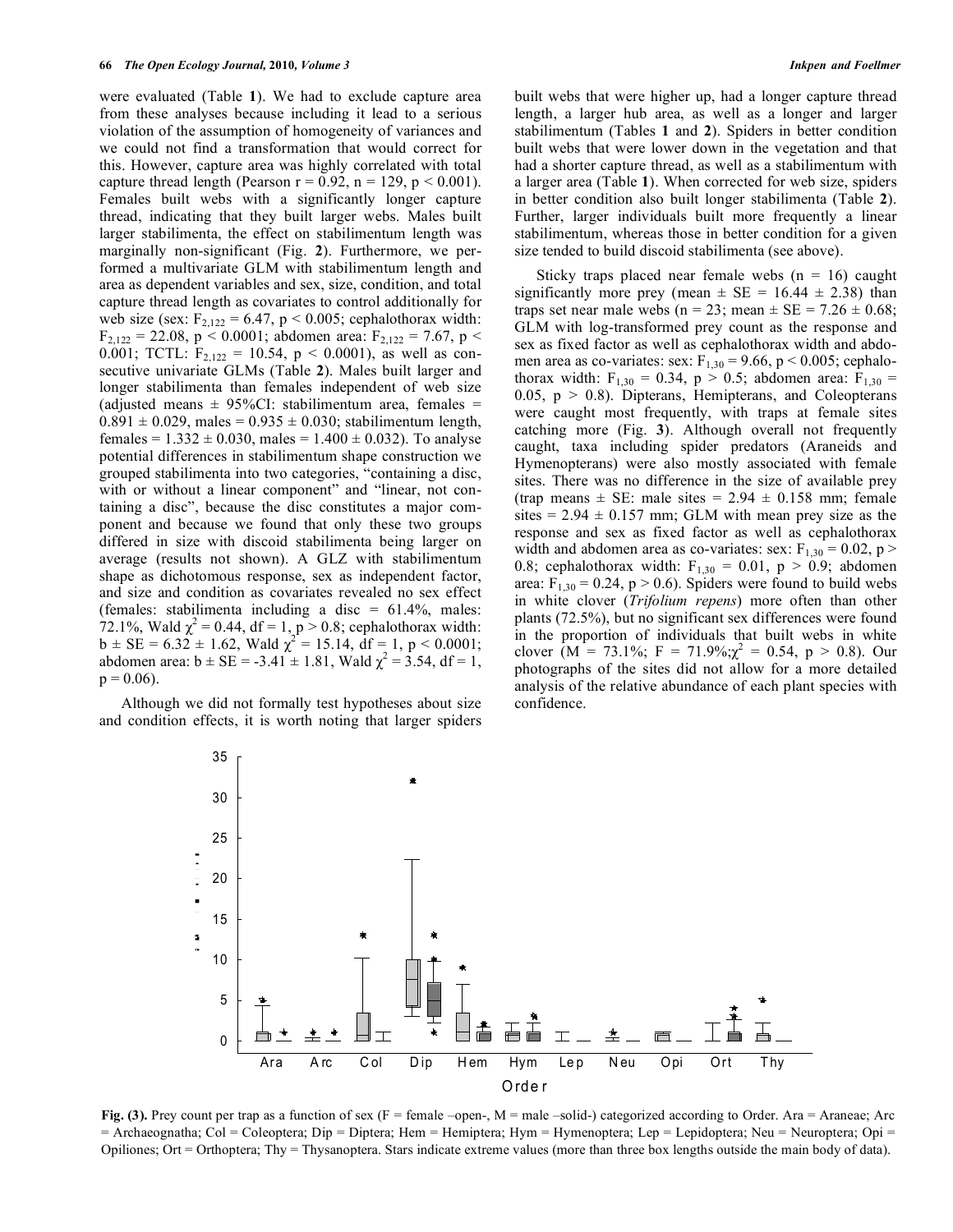## **Web Site Tenacity and Distance Moved**

Forty-one percent (29/70) of spiders changed their web site during the four day experiment, and most only once (82% of spiders that moved). Hence we only analyzed whether spiders moved or not. Males and females did not differ significantly in web site tenacity (38% females and 46% males changed web site,  $\chi^2 = 0.48$ , p > 0.4) or in distance traveled per web change (only movement events were considered, i.e. zeros excluded: sex effect in a GLM with initial size as covariate:  $F_{1, 25} = 1.44$ ,  $p > 0.2$ ; mean distances  $\pm$  SE (untransformed): females = 36.83  $\pm$  7.42 cm, males =  $25.65 \pm 4.67$  cm). There was no significant difference between the control and experimental spiders in the proportion of web site change (experimental spiders: 41%, control:  $30\%$ ; Fisher's exact test:  $p > 0.7$ ).

## **Growth Rates**

Because only 10 individuals (14%) moulted during the four days each experimental trial was run, we evaluated growth during the experiment by comparing the increase in abdomen dimensions for male and female spiders that did not moult (moulting results in stored reserves being pumped from the abdomen into the frontal body parts). Therefore, for these spiders the only body part that could change as a function of food intake was the abdomen. The proportional increase in abdomen size (square-root transformed abdomen area) was larger for females than for males (mean  $\pm$  SE: females =  $20.7 \pm 0.03$  %, males =  $6.5 \pm 0.03$  %). We tested for sex-specific growth using a repeated measures GLM with abdomen area (before and after the trial) as the withinsubject factor (i.e. response), sex as the between-subject factor, and cephalothorax width as a covariate to control for structural size. The abdomen size x sex interaction was significant (F<sub>1,55</sub> = 5.67, p < 0.025, Fig. 4).

# **DISCUSSION**

This study demonstrates that already early-instar male and female juveniles of a highly dimorphic species differ in growth rate and foraging behaviour under natural conditions. Female *Argiope aurantia* grew significantly larger during the four-day experimental period than males (Fig. **4**). This is consistent with the finding that in spiders both sexual differences in development time and growth rate account for SSD (Blanckenhorn *et al.* 2007). Data from a laboratory population also suggest that in *A. aurantia* females grow faster and take longer to develop than males (Foellmer, Inkpen & Bowden, unpublished manuscript). A comparison of wild-caught penultimate and adult males with females showed that females were larger, again pointing to the possibility that females grow faster (Howell and Ellender 1984). Further, our finding of sex-specific growth (i.e. weight gain) is unlikely to be the result of highly synchronized sexspecific growth trajectories (i.e. all males being caught close to moult and thus not feeding) because there is considerable variance in development under controlled laboratory conditions (Foellmer, Inkpen & Bowden, unpublished manuscript) as well as in the field where maturation of both males and females is spread out over several weeks (Foellmer 2008, Foellmer and Fairbairn 2005). Unfortunately, we know generally very little about instar-specific growth rates in spiders in general, how these compare for females and males, and how they interact with environmental factors (see Fernandez-Montraveta and Moya-Laraño 2007, Uhl *et al.* 2004). No comprehensive quantitative genetic analysis of growth and development has yet been conducted for any highly dimorphic species, for which there is a clear need (Foellmer and Moya-Laraño 2007, Uhl *et al.* 2004).

Sex-specific growth rates that are manifest already early during the ontogeny in dimorphic species are probably a



Fig. (4). Adjusted mean values within 95% confidence limits (error bars) of abdomen size for females and males before and after the foura day experimental trials. Shown are the back-transformed (squared) values. For model details see text.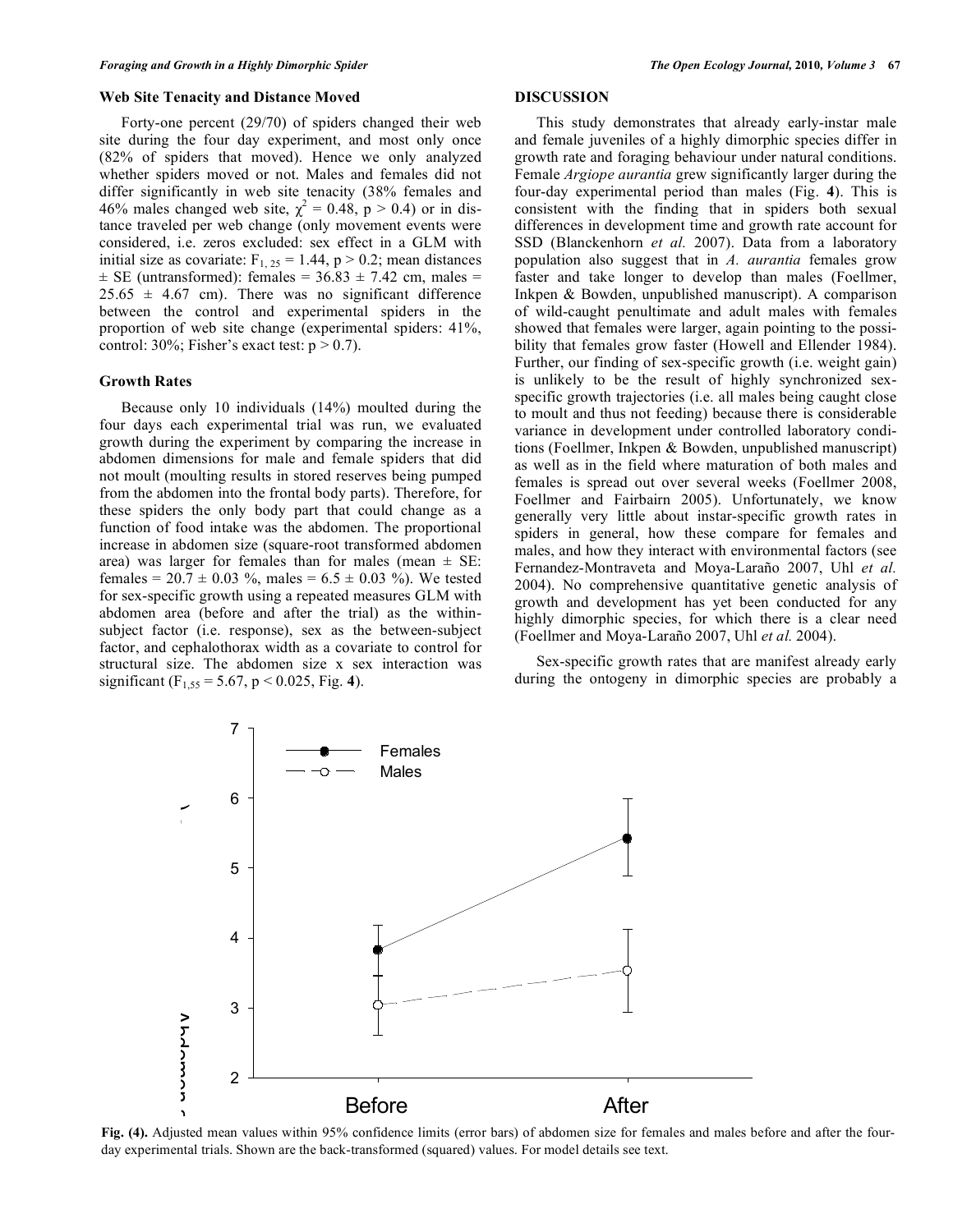consequence of seasonal environments with distinct and brief mating periods (see Higgins 2000). In tropical regions without pronounced seasons mature females and males can be found year-round (Foelix 1996), removing the need to synchronize maturation at very different body sizes. For example, males of tropical *Argiope spp.* mature after half the number of moults compared to females, although data on sex-specific development times and growth rates are not available in this case (Robinson and Robinson 1978). Current evidence suggests that in most spider lineages with pronounced SSD, including the argiopoid clade within the Araneidae to which the genus *Argiope* belongs, females have grown larger over evolutionary time (Hormiga *et al.* 2000), probably because fecundity selection has been favouring large female size (Head 1995, Prenter *et al.* 1999). At the same time, selection must have been operating against an increase in male size, which would otherwise have been expected due to the generally high genetic correlations between male and female body size (Reeve and Fairbairn 2001). Hypotheses for the adaptive significance of relatively small male size have invoked selection operating on adult size *per se* or viability selection during the juvenile stages counteracting sexual selection for large size in adult males and high adult male mortality during mate search (De Mas *et al.* 2009, Foellmer and Moya-Laraño 2007). Viability selection during the juvenile stages should favour more careful foraging strategies that minimize exposure to predators or potentially dangerous prey at the cost of reduced growth (Mikolajewski *et al.* 2005, Verdolin 2006). In females, on the other hand, voracious foraging is predicted to be favoured to support the fast growth to large adult size (Blanckenhorn 2005). Hence, female foraging behaviours can be seen as a consequence of SSD, while male behaviours might be, at least to some extent, a cause of SSD (Blanckenhorn 2005). Below we discuss the sex-specific foraging behaviours of juvenile *A. aurantia*.

Females built larger webs than males, even when controlled for size and condition (Fig. **2**, Table **1**). This was accomplished by an increase in capture thread length while mesh size was the same in webs of males and females, thus reflecting a greater silk investment by females. Males on the other hand constructed larger stabilimenta, and this was also true when web size was controlled for in addition to size and condition (Table **2**) (stabilimenta constitute a relatively minor silk investment though, compared to the actual capture webs - Blackledge 1998). This latter result is contrary to our predictions. The larger webs built by females likely increase their foraging success by intercepting a greater number of airborne prey (Blackledge and Eliason 2007, Bruce *et al.* 2001). A second means of increasing foraging success, at least in adults, is decreasing mesh size, because dense webs are better at retaining large and powerful prey long enough for the spider to rush to the prey and wrap it (Blackledge and Eliason 2007, Blackledge and Zevenbergen 2006). The fact that females increase web size without increasing mesh size hints at the importance of maintaining a given mesh size. It is possible that further decreasing mesh size does not yield enough benefits in terms of capturing prey that is available to juveniles, relative to the cost of placing down more silk.

The function of stabilimenta is controversial and shapes and sizes vary greatly in spiders both at the interspecific and intraspecific level (Blackledge 1999, Bruce 2006, Bruce and Herberstein 2005, Herberstein *et al.* 2000, Seah and Li 2001). In short, the two hypotheses that have received most support are the prey attraction and predator avoidance hypotheses. The first hypothesis states that stabilimenta attract prey (they reflect in the UV spectrum visible to insects), while the latter proposes that the stabilimenta conceal the spider or distract predators such as wasps (for the most recent review see Bruce 2006). The function of stabilimenta in juvenile spiders has so far been tested in only one species, the congener *A. versicolor*, supporting the preyattraction hypothesis (Li and Lee 2004, Li *et al.* 2004). Based on this finding we predicted that females would build larger stabilimenta, the opposite of which we found. Compared to females, males should pursue a careful foraging strategy that minimizes mortality risk (see above). Based on this argument, it is possible that stabilimenta function to protect against predators in juvenile *A. aurantia*, since males invest more in them. This is further supported by the fact that spiders in better condition build larger stabilimenta. If stabilimenta served to attract prey, one would have expected individuals in worse condition (i.e. hungry ones) to construct larger stabilimenta (Blackledge 1998). However, stabilimentum construction may simply be constrained by the condition of individuals, i.e. by available silk reserves (Tso 2004). Interestingly, the sexes did not differ significantly regarding the shape of the stabilimenta they built. Larger spiders built linear ones (without any disc) more frequently, likely reflecting the shift from the discoid shape typical of young juveniles to linear typical of later juveniles and adults (Bruce) and Herberstein 2005). The significance of the ontogenetic shift in stabilimentum shape in spiders is still not understood and warrants further study. Finally, we have to stress that we did not specifically test for the function of stabilimenta. Such a study, involving several ontogenetic stages, should add important insight into the possible context-dependent function and evolutionary lability of stabilimenta in spiders (Bruce 2006).

The sites that males and females chose to build their webs in differed clearly in terms of prey availability; sites occupied by females exhibited a higher prey abundance than sites occupied by males. However, this difference in prey availability did not correlate with any other variable that we measured to evaluate web sites: there was no difference in vegetation density and both males and females built webs predominantly in white clover (*Trifolium repens*). Furthermore, both sexes built their webs at the same height. Previously it had been suggested that individuals building webs higher up in less dense vegetation could intercept larger flying prey (Brown 1981; but see Enders 1976); however, prey capture rate has also been shown to be unaffected by web height and that spiders do not change web height according to prey abundance (Herberstein 1997, Herberstein 2000, Prokop and Gryglakova 2005). It is likely that either small increases in web height (only 10 cm or so) at the juvenile stage do not affect the type of prey caught, or web height is the result of available abiotic factors and seasonal growth only, and has little effect on prey capture (Herberstein 1997, McReynolds 2000). A recent study found that plant species composition best predicts the nature of arthropod assemblages, and that vegetation structure is much less important (Schaffers *et al.* 2008). It is possible that our limited ability to resolve plant species composition with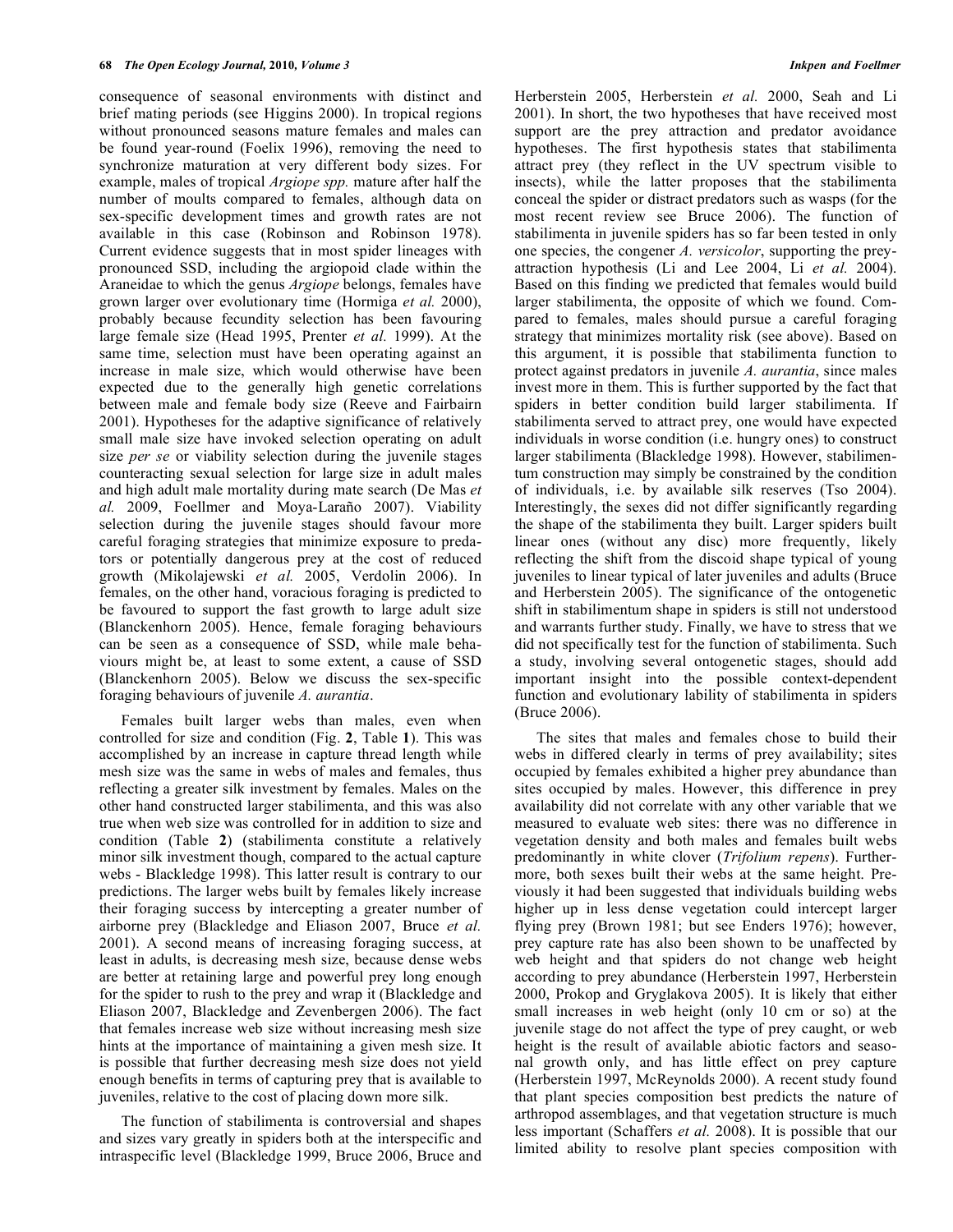## *Foraging and Growth in a Highly Dimorphic Spider The Open Ecology Journal,* **2010***, Volume 3* **69**

confidence has diminished our power to detect any influence of plant composition. However, it remains to be tested whether and to what extent differences in plant species assemblages affect insects and spiders at scales as small as those relevant here (i.e. within 0.5m). To this end, the reason why female sites had higher insect numbers remains open for investigation.

We did not find any sex differences in website tenacity or distance travelled during website changes. We predicted that females would change web-sites more frequently than males in search of microhabitats with greater food availability (Werner and Anholt 1993), indicating a higher low-food threshold to decrease the variance in foraging success (but see Edwards *et al.* 2009). Our result is puzzling because females were found in areas with greater prey availability and grew faster. It is possible that movement is random and does not reflect prey availability (e.g. Chmiel *et al.* 2000, Nakata and Ushimaru 1999) as much as other factors such as web destruction, conspecific interactions, or environmental changes (e.g. Chmiel *et al.* 2000, Smallwood 1993). Alternatively, following individuals for four days may not have been enough to detect sex-specific differences in web site tenacity, but as stated above, this is unlikely because the previously reported average web site tenacity for juveniles was less than four days (Enders 1976).

In conclusion, we have shown that male and female juvenile *A. aurantia* differ in growth rate and foraging behaviour under natural conditions. Females grow faster and build larger webs at sites with greater prey density, whereas males construct larger stabilimenta in the centers of their webs. The significance of this last result requires further study because the role of stabilimenta is still controversial and necessitates a case-by-case analysis. Two more important avenues for future investigation are to what extent the sexes trade off differentially foraging behaviour with mortality risk and in what ways males and females differ in foraging behaviour on the web *(vs.* web building behaviour, which we evaluated here). The foraging – mortality trade-off is predicted because females probably expose themselves to predators or potentially dangerous prey to a greater extent than males (Mikolajewski *et al.* 2005, Verdolin 2006). Males on the other hand probably suffer from a high mortality as adults during mate search (Andrade 2003, De Mas *et al.* 2009, Kasumovic *et al.* 2007, but see Fromhage *et al.* 2007), and hence are expected to be under strong viability selection to survive to adulthood (Vollrath and Parker 1992). Indeed, the operational and effective sex ratios are male-biased in *A. aurantia* (Foellmer 2008), and may be so in other similar systems as well (Fromhage *et al.* 2007, Miller 2007). Thus, the analysis of the foraging – mortality trade-off is crucial for understanding the evolution of extreme SSD.

# **ACKNOWLEDGEMENTS**

We would like to acknowledge Christopher Ayer and Jonathan Dykeman for their help with the field work. Jeremy Lundholm kindly helped with the identification of plants. Jordi Moya-Laraño and an anonymous reviewer made valuable suggestions on a previous draft that improved the paper substantially. The study was supported by an Undergraduate Study Research Award from the Natural

Sciences and Engineering Research Council of Canada (NSERC) to A.I. and by a NSERC Discovery Grant (RGPIN/329184-2006) to M.W.F.

# **REFERENCES**

- Andrade, MCB (2003) Risky mate search and male self-sacrifice in redback spiders. *Behavioral Ecology,* 14, 531-538.
- Blackledge, TA (1998) Stabilimentum variation and foraging success in *Argiope aurantia* and *Argiope trifasciata* (Araneae: Araneidae). *Journal of Zoology,* 246, 21-27.
- Blackledge, TA (1999) Do stabilimenta in orb webs attract prey or defend spiders? *Behavioral Ecology,* 10, 372-376.
- Blackledge, TA & Eliason, CM (2007) Functionally independent components of prey capture are architecturally constrained in spider orb webs. *Biology Letters,* 3, 456-458.
- Blackledge, TA & Zevenbergen, JM (2006) Mesh width influences prey retention in spider orb webs. *Ethology,* 112, 1194-1201.
- Blanckenhorn, W, Dixon, AFG, Fairbairn, DJ, Foellmer, MW, Gibert, P, van der Linde, K, Meier, R, Nylin, S, Pitnick, S, Schoff, C, Signorelli, M, Teder, T & Wiklund, C (2007) Proximate causes of Rensch's rule: Does sexual size dimorphism in arthropods result from sex differences in development time? *American Naturalist,* 169, 245-257.
- Blanckenhorn, WU (2005) Behavioral causes and consequences of sexual size dimorphism. *Ethology,* 111, 977-1016.
- Brown, KM (1981) Foraging ecology and niche partitioning in orb-weaving spiders. *Oecologia,* 50, 380-385.
- Bruce, MJ (2006) Silk decorations: controversy and consensus. *Journal of Zoology,* 269, 89-97.
- Bruce, MJ & Herberstein, ME (2005) Web decoration polymorphism in *Argiope* Audouin, 1826 (Araneidae) spiders: ontogenetic and interspecific variation. *Journal of Natural History,* 39, 3833-3845.
- Bruce, MJ, Herberstein, ME & Elgar, MA (2001) Signalling conflict between prey and predator attraction. *Journal of Evolutionary Biology,* 14, 786-794.
- Chmiel, K, Herberstein, ME & Elgar, MA (2000) Web damage and feeding experience influence web site tenacity in the orb-web spider *Argiope keyserlingi* Karsch. *Animal Behaviour,* 60, 821-826.
- De Mas, E, Ribera, C & Moya-Laraño, J (2009) Resurrecting the differential mortality model of sexual size dimorphism. *Journal of Evolutionary Biology* 22, 1739-1749.
- Edwards, W, Whytlaw, PA, Congdon, BC & Gaskett, C (2009) Is optimal foraging a realistic expectation in orb-web spiders? *Ecological Entomology,* 34, 527-534.
- Enders, F (1976) Effects of prey capture, web design and habitat physiognomy on web-site tenacity of *Argiope* spiders (Araneidae). *Journal of Arachnology,* 3, 75-82.
- Esperk, T, Tammaru, T, Nylin, S & Teder, T (2007) Achieving high sexual size dimorphism in insects: Females add instars. *Ecological Entomology,* 32, 243-256.
- Fairbairn, DJ (1997) Allometry for sexual size dimorphism: Pattern and process in the coevolution of body size in males and females. *Annual Review of Ecology and Systematics,* 28, 659-687.
- Fairbairn, DJ, Blanckenhorn, WU & Székely, T (2007) *Sex, Size and Gender Roles: Evolutionary Studies of Sexual Size Dimorphism,* Oxford, Oxford University Press.
- Fernandez-Montraveta, C & Moya-Laraño, J (2007) Sex-specific plasticity of growth and maturation size in a spider: implications for sexual size dimorphism. *Journal of Evolutionary Biology,* 20, 1689-1699.
- Foelix, RF (1996) *Biology of Spiders,* New York, Oxford University Press.
- Foellmer, MW (2008) Broken genitals function as mating plugs and affect sex ratios in the orb-web spider *Argiope aurantia*. *Evolutionary Ecology Research,* 10, 449-462.
- Foellmer, MW & Fairbairn, DJ (2005) Selection on male size, leg length and condition during mate search in a sexually highly dimorphic orb-weaving spider. *Oecologia,* 142, 653-662.
- Foellmer, MW & Moya-Laraño, J (2007) Sexual size dimorphism in spiders: patterns and processes. In Fairbairn, DJ, Blanckenhorn, WU & Székely, T. (Eds.) *Sex, Size and Gender Roles: Evolutionary Studies of Sexual Size Dimorphism.* Oxford, Oxford University Press.
- Fromhage, L, Jacobs, K & Schneider, JM (2007) Monogynous Mating Behaviour and its Ecological Basis in the Golden Orb Spider *Nephila fenestrata*. *Ethology,* 113, 813-820.